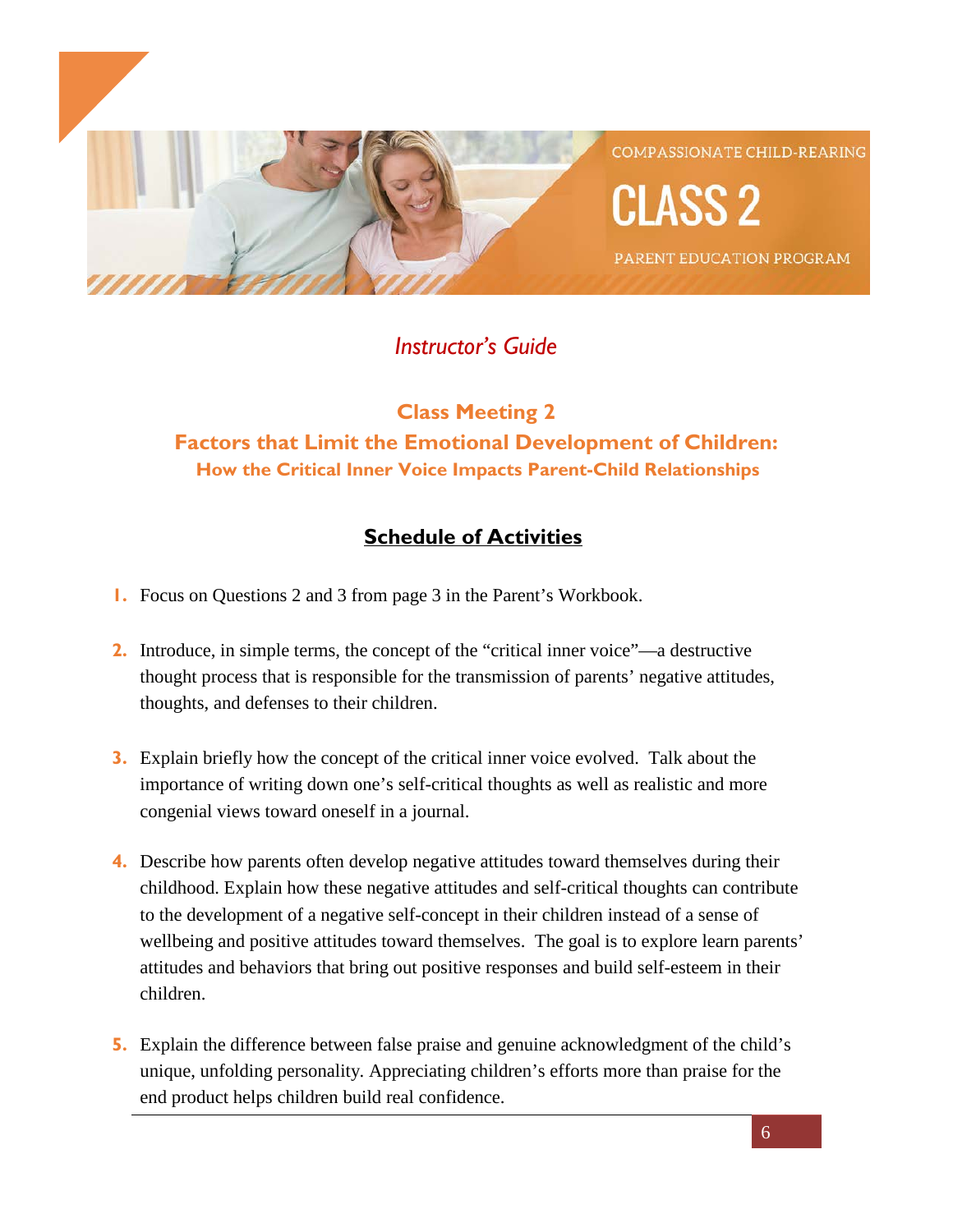

- **6.** Discuss situations where parents may become irritated with their children—for example, when the child appears incompetent, dirty, messy, whiny, clinging; -- or paradoxically, when children express affection toward their parents. Indeed, some parents find it difficult to accept positive responses from children because their child's warmth and affection conflict with their basic feelings of being inadequate or unlovable.
- **7.** Describe ways to avoid experiences that will make the child feel that he/she is "bad." Suggest ways to repair breaks that inevitably occur in attuned interactions between a parent and child that will enhance the child's positive sense of self and wellbeing.

## *15-Minute Break*

- **8.** Show excerpts from DVD, Class 2 *The Inner Voice in Child Abuse* and *Invisible Child Abuse* (15 minutes)
- **9.** Open discussion. Parents may be able to describe painful experiences in their own childhood and connect these incidents to limitations they feel they have in relating to their child.
- **10.** Describe the ideas in Dan Siegel's and Mary Hartzell's *Parenting From the Inside Out* (Reference: Chapter 7-- "How We Keep It Together and How We Fall Apart: The High Road and the Low Road" (pp. 154-169).
- **11.**View excerpts from interviews with parents who have explored their childhood experiences and who talk about the critical inner voices toward themselves and their child that they experience at times when interacting with their child.
- **12.** Describe the process of journaling—how it can make us aware of when we are thinking negatively about ourselves so that this self-critical thinking can be interrupted. Explain that when parents interrupt this voice process, and answer its attacks from their own point of view, they feel better about themselves and naturally extend these positive to their children.

### **Handout for Class Meeting 1: [Introduction](https://ecourse.psychalive.org/wp-content/uploads/2018/04/Class-2-Handout-1.pdf) to Journaling**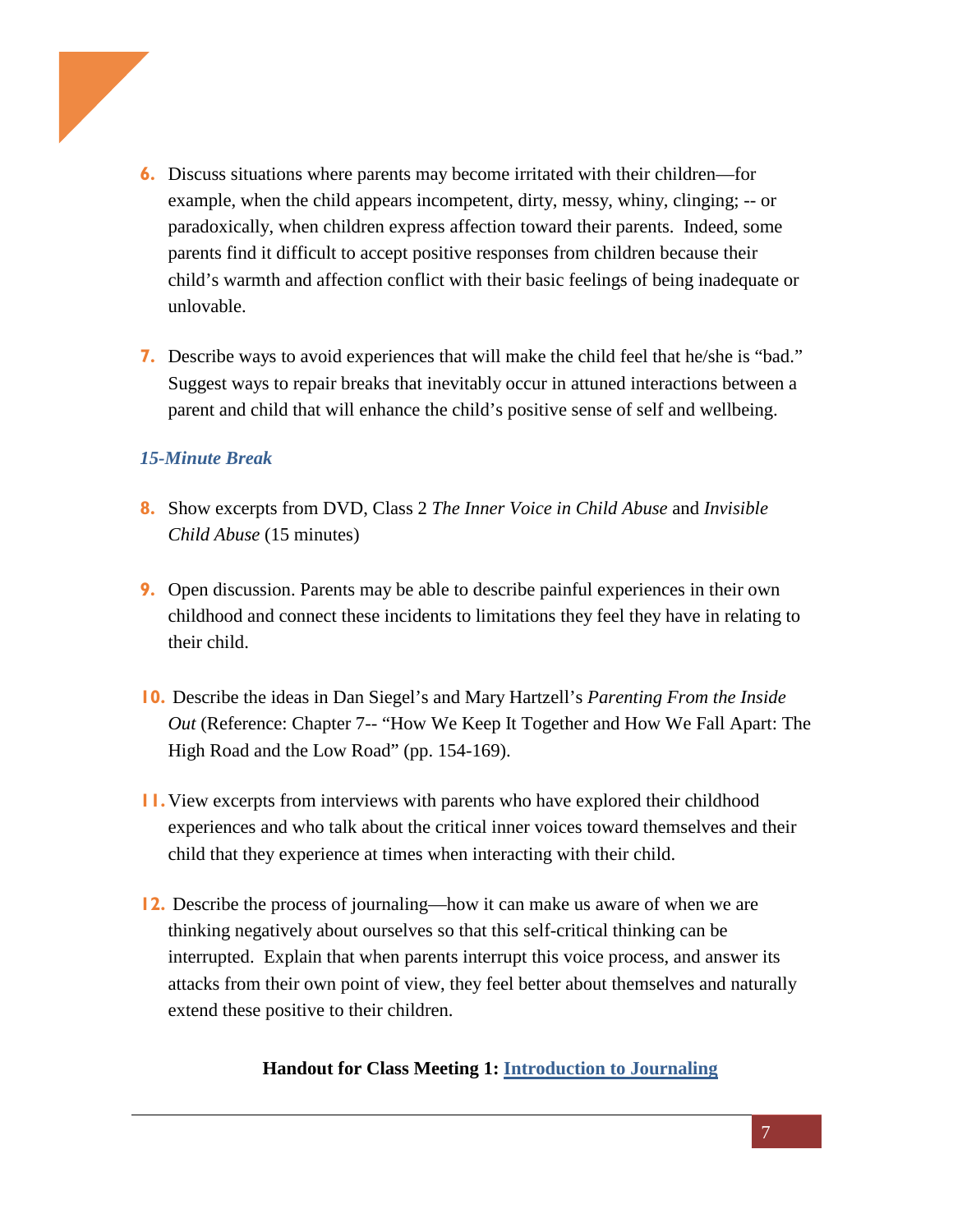

# **Guidelines for Group Process and Topics for Discussion**

### **Influences of Temperament and Environment on Child Development**

Chess and Thomas (1986) have noted temperamental differences between infants, e.g., "easy to warm up" and "difficult" babies have been delineated, according to various behavioral responses observed soon after the infants' birth.

However, John Bowlby, the originator of attachment theory, commented on this finding in a videotaped interview (1984): "An awful lot has been talked about in relation to temperament. Now, temperament is a rubbish bin; if you can't understand something, you put it down to temperament…..there are temperamental differences, but we simply don't know how to measure them at present.

One important finding is this: that, with very few exceptions, the way an infant behaves in the first week or two of life, whether he is responsive or unresponsive, or whether he's hypersensitive or not sensitive does not correlate with the pattern of attachment as seen at twelve months. In other words, sensitive, responsive mothers are capable of enabling an infant who is, by any standards rather touchy or difficult in the early days, to become a securely attached child by twelve months. That's very heartening."

Thus, infants who are evaluated at birth as being "difficult" or "slow to warm up" can develop into healthy toddlers. A relaxed mother or father can help even a difficult or fussy infant relax and become open to new experiences.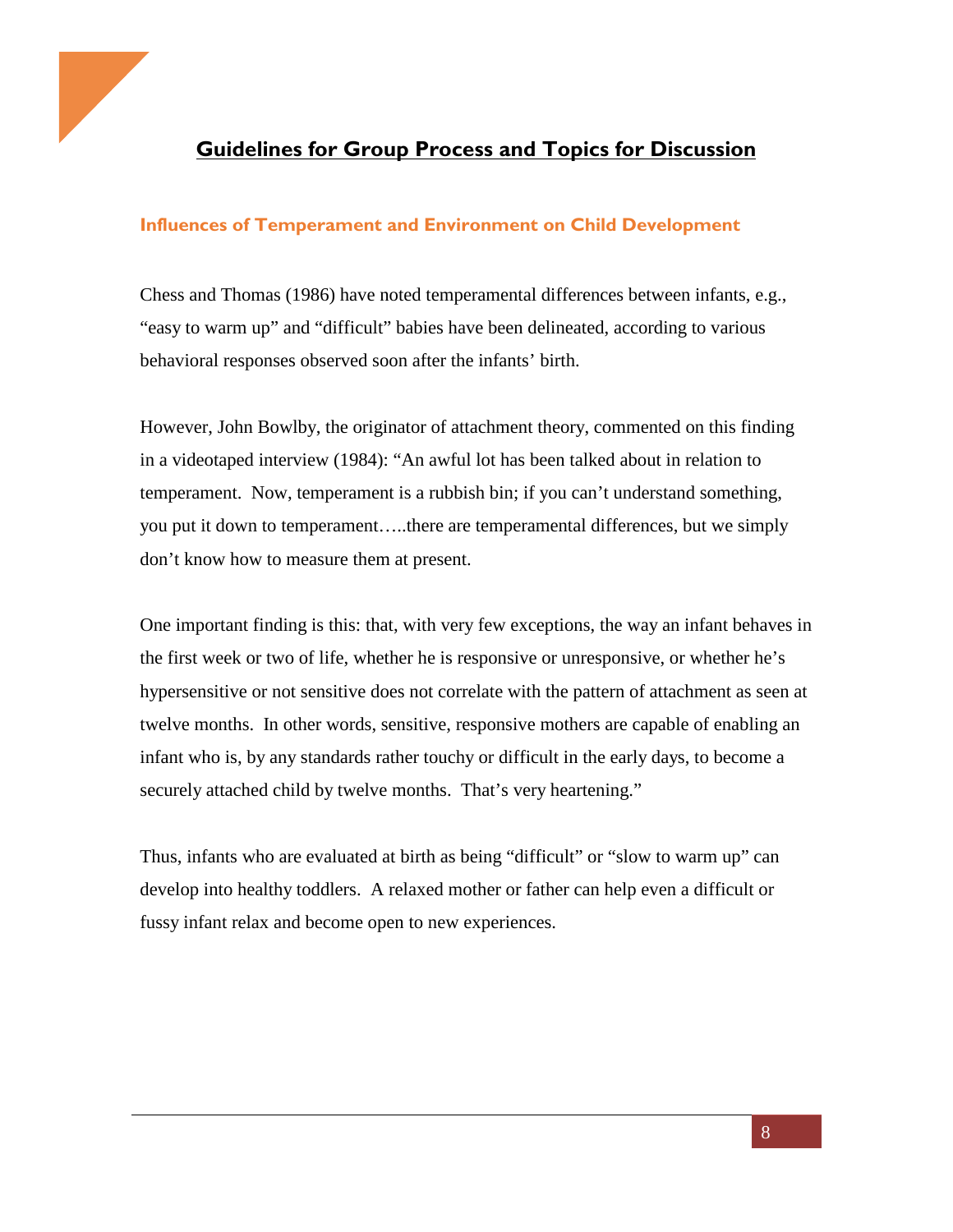#### **Child Development and Parents' Responses**

Most experts in childrearing who have a psychodynamic background emphasize the quality of parent-child relationships rather than focusing on specific techniques to fit every situation. Even more important is parents' focus on themselves—what they feel toward their children and about themselves in specific situations, how they feel about themselves as parents and as individuals in general, and what they recall from their own childhood. This knowledge and understanding will serve to make them more sensitive to the way their child feels and reacts.

It is also helpful to have reliable information about infant and child development and to recognize what children are going through at different stages of their development. For example, it's valuable to have an understanding of the child's reactions to separation experiences and to recognize that parents can help their toddlers and young children deal with separation anxiety and other fears.

#### **The Concept of the Critical Inner Voice**

(Reference: Chapter 5 from *[Compassionate Child-Rearing](https://www.amazon.com/Compassionate-Child-Rearing-Depth-Approach-Parenting-ebook/dp/B00PI8QX0U)*)

The most significant factor that determines how a parent will interact with his/her child is the extent to which the parent likes or dislikes him/herself. The way the parents feel about themselves is related to the way they were treated as children. For example, if the parents were subjected to inconsistent parenting or to harsh forms of discipline (punishment), then they will be limited in how much they can offer their children, despite their strong desires to provide the best for their children. They will tend to criticize themselves much as their own parents did, running themselves down internally, telling themselves that they are inadequate parents. These self-critical attitudes are experienced as negative thoughts or an inner "voice."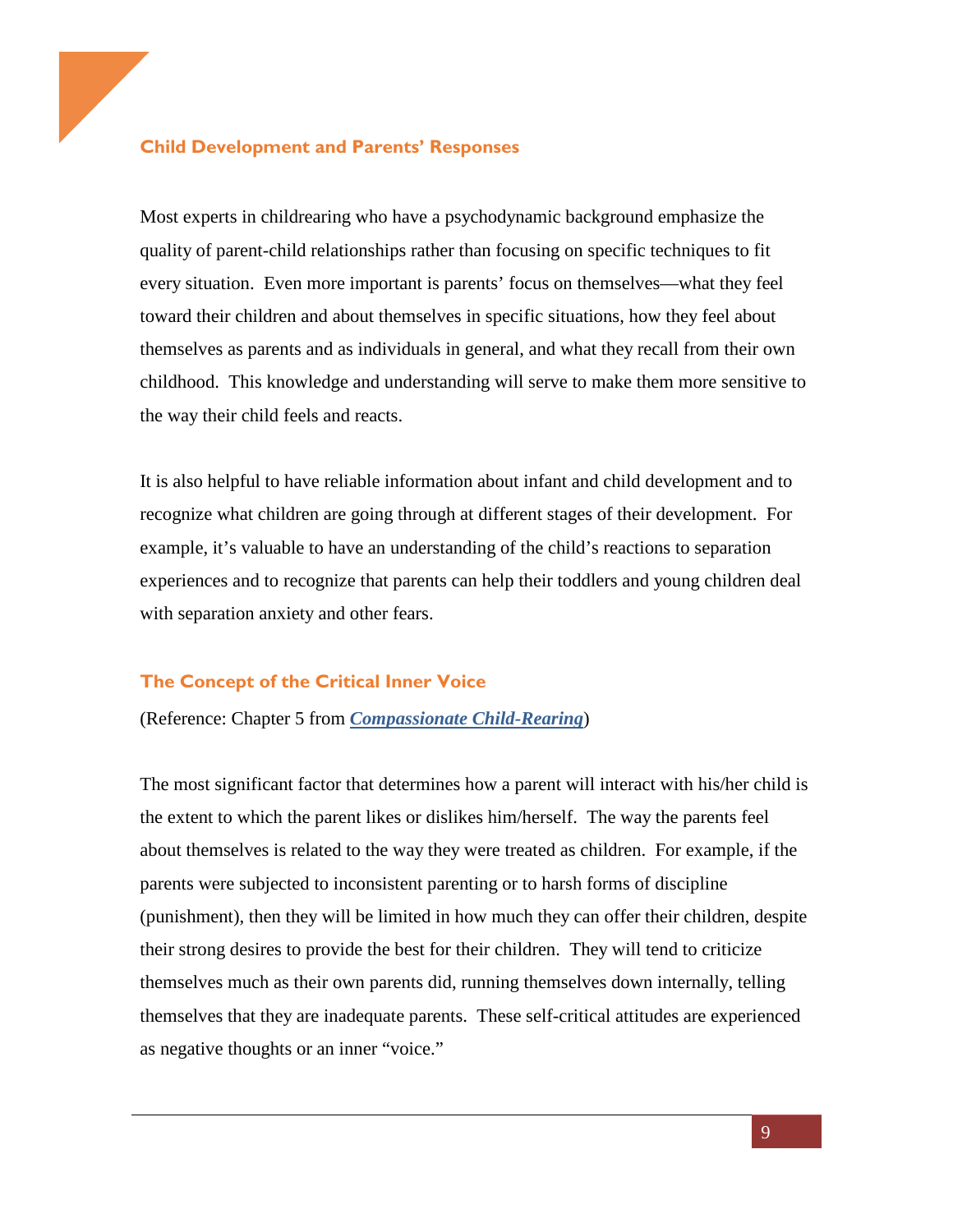## **Introduction to "The Inner Voice in Child Abuse" and "Invisible Child Abuse**"

In his studies of negative thought processes, Dr. Robert Firestone found that to varying degrees, all people have a negative, hostile point of view toward themselves and that parents can't help but extend these negative self-attitudes to their children. The child, in turn, picks up his/her parents' attitudes generally on a subliminal level—and carries these self-critical thoughts with him/her in the form of the "voice." The Inner Voice in Child Abuse shows how these negative thoughts are transmitted from one generation to the next, despite parents' best intentions and efforts.

**1.** All children, to varying degrees, suffer trauma and rejection and take on an internal parent, represented by a destructive thought process or critical inner voice. Children retain this hostile voice throughout their lives, restricting, limiting, and punishing themselves.

**2.** When they become parents, they are compelled to act out similar abuses on their children, who, in turn, incorporate the punishing attitudes as a self-depreciating thought process, thereby completing the cycle.

### *15-MINUTE BREAK*

### **Introduction to Video Excerpts**

#### **View Excerpts from** *[The Inner Voice in Child Abuse](https://ecourse.psychalive.org/lessons/lesson-two/)* **and** *Invisible Child Abuse*

The excerpts selected for Class 2, *The Inner Voice in Child Abuse* and *Invisible Child Abuse* explore the internal process, the critical inner voice, which is responsible for the repetition of both physical and emotional abuse from one generation to the next. The videotape also describes the quality of experiences that children need in order to develop into emotionally healthy adults. Dr. Firestone interacts with a group of parents,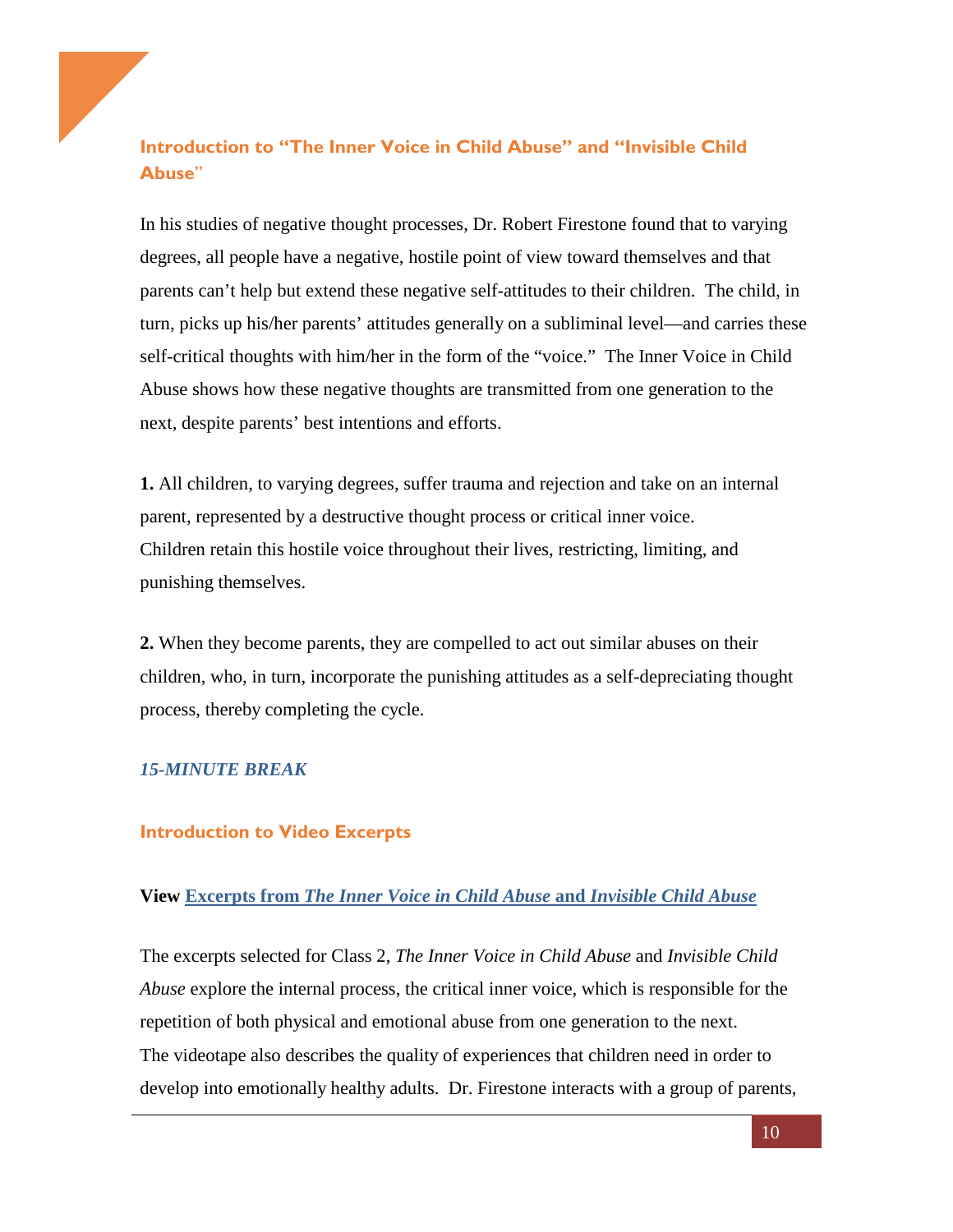and their honest responses illustrate the personality dynamics underlying the perpetuation of the damaging cycle of mistreatment.

The participants in the parenting group identify the content of their negative "voices" and trace the source of these thoughts to early interactions within their families. Parents' open discussion of painful experiences, both from their own childhood and with their children, has resulted in decreased guilt, increased compassion for themselves, and a greater sensitivity to children.

## **View excerpts from the videotapes,** *The Inner Voice in Child Abuse* **and**  *Invisible Child Abuse*

#### **View [Interviews with Parents](https://ecourse.psychalive.org/lessons/lesson-two/)**

Afterwards, facilitate an open discussion about parents' reactions to the material. Next, describe ways that parents could challenge their critical inner voices, thereby breaking the chain of transmission of negative attitudes from one generation to the next.

There are several ways to help children *not* think badly of themselves:

(1) avoid cynical, judgmental attitudes toward children;

(2) use firm guidance with warmth and understanding to control children's acting out behaviors;

(3) avoid comparing one child with a sibling or other children;

(4) teach children that it is never "right" or productive to hate themselves for misbehaving, it is much more constructive to change their behavior in the future. (5) Most important, parents should try to serve as good role models for their children by conducting their lives with integrity and valuing their experiences. Identifying their self-attacks (the "voice"), recording their negative thoughts in a journal, and "answering back" with more congenial statements about themselves are all vital steps in the process of positive change.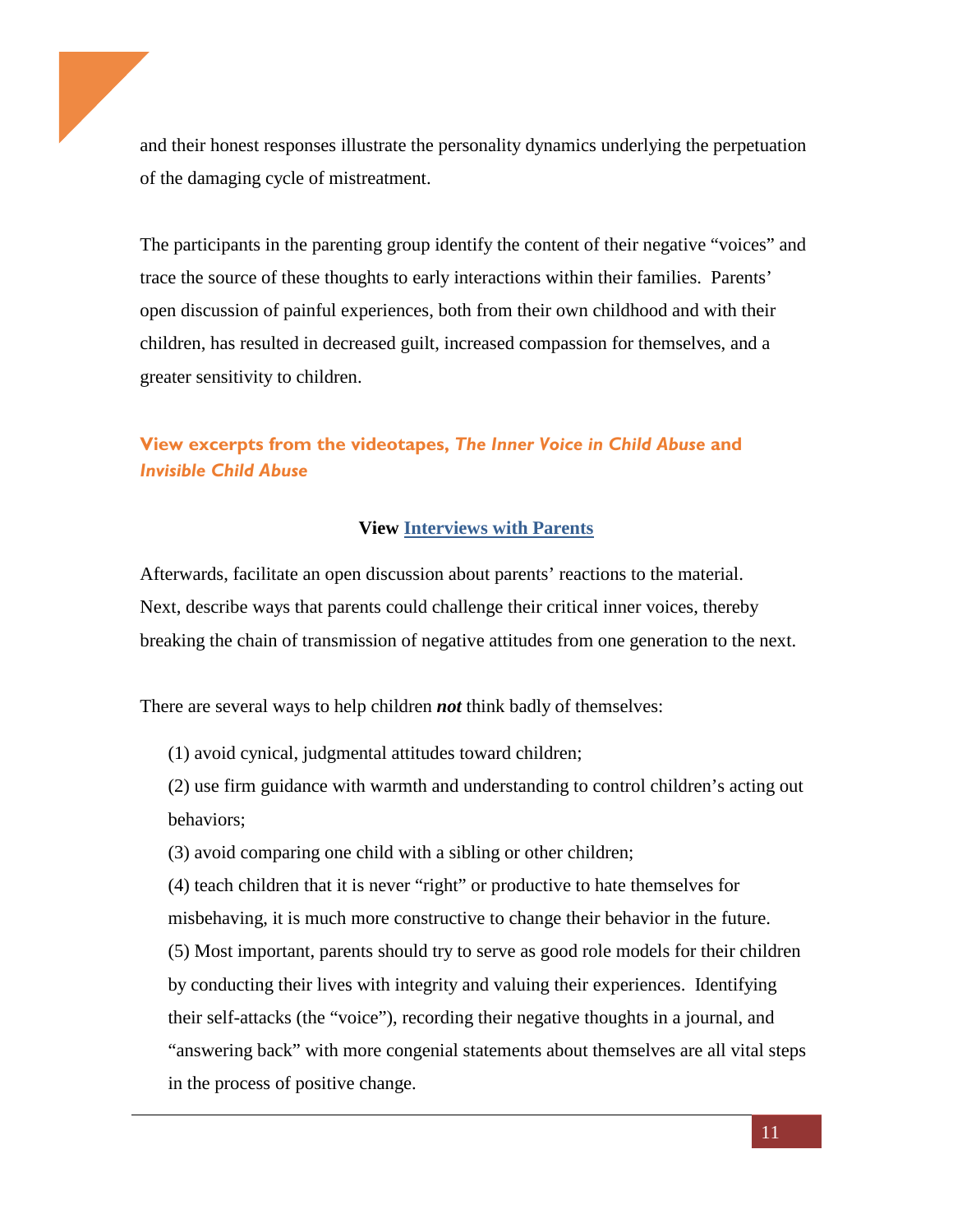### **View excerpts from interviews**

Watch interviews conducted by Dr. Lisa Firestone with parents who have explored their childhood experiences and talk about critical inner voices that they have in certain situations with their children.

### **View [Interviews with Parents](https://ecourse.psychalive.org/lessons/lesson-two/)**

These parents were asked the following questions:

- **1.** What are some of the critical thoughts you've had about yourself as a parent?
- **2.** What are the situations that can trigger your critical inner voices?
- **3.** Do you ever notice words coming out of your mouth that surprise you?

#### **Introduction to the Journaling Process**

**1.** Explain that many situations come up during interactions with a child where parents feel guilty or ashamed of their words and actions. Some parents are even ashamed of how they feel towards their child, if they are irritated, angry or simply bored by their child's company (refer back to *Parental Ambivalence*, reminding parents that all feelings are acceptable). Give an example of a typical incident in the everyday life of a mother or father that fits this scenario. For example, your child acts up and you yell at him or her. Then later, ask yourself, "What negative things are you telling yourself thinking about your behavior? What self- critical thoughts did you have about ? yelling at your child?"

**2.** Model or **role-play**, verbalizing the voice about that event, e.g., "Look how you made your child feel! You have no self-control! You're not a good parent. You're a lousy parent. You always fly off the handle. You're high strung—that's just the way you are! You can't change! The kid is driving you crazy—but it's your fault, you don't give him enough attention."